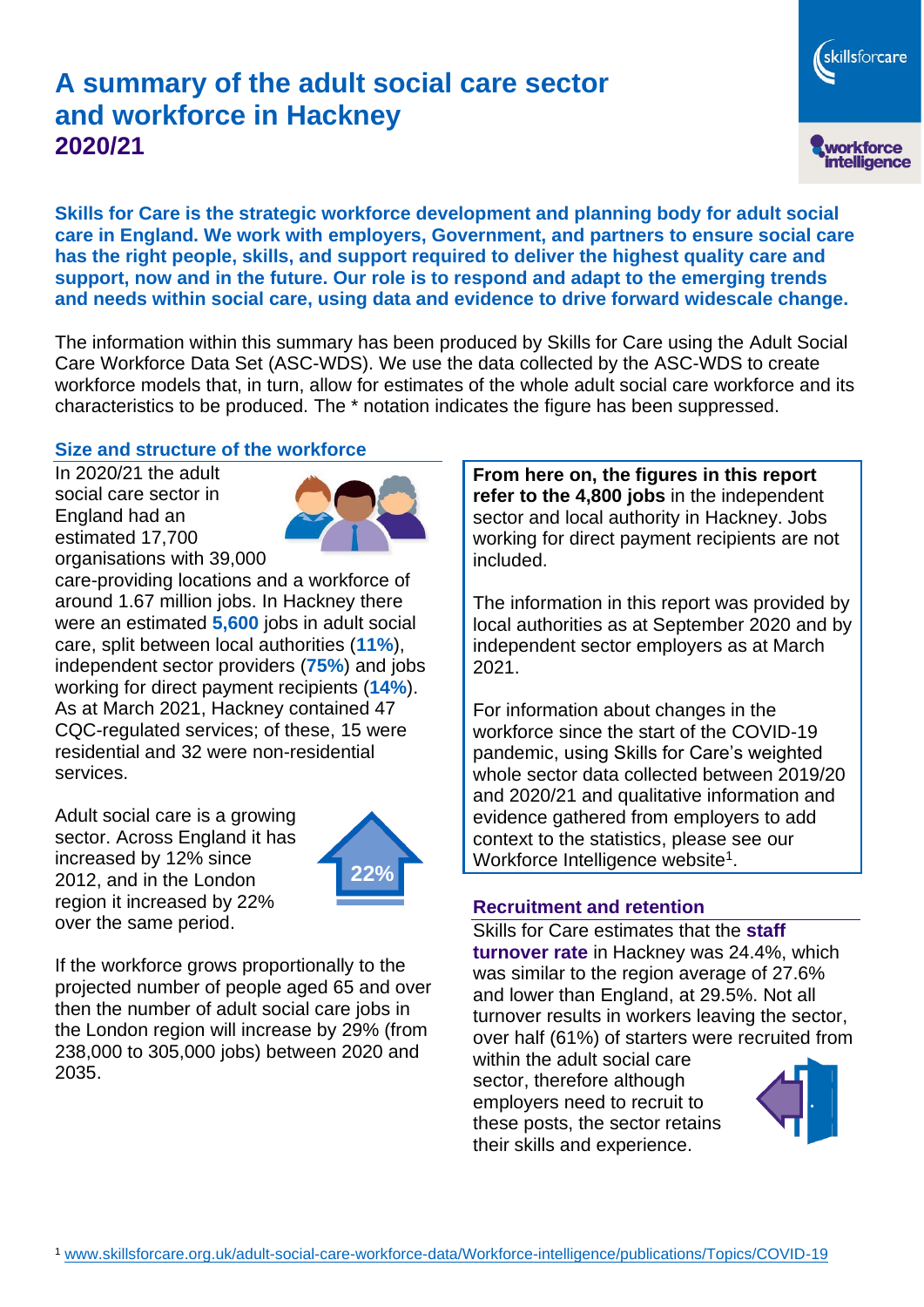Adult social care has an experienced 'core' of workers. Workers in Hackney had on average **9.2 years of experience in the sector** and 79% of the workforce had been working in the sector for at least three years.

Using both workforce intelligence evidence and our links with employers and stakeholders across England, we know that recruitment and retention is one of the largest issues faced by employers. We have many resources and tools available to help, for example the 'Values-based recruitment and retention toolkit'<sup>2</sup> and 'Seeing potential: widen your talent pool'. <sup>3</sup> For more information please visit: [www.skillsforcare.org.uk/recruitment-retention](http://www.skillsforcare.org.uk/recruitment-retention)

#### **Employment information**

We estimate Hackney had **4,800** adult social care jobs employed in the local authority and independent sectors. These included 450 managerial roles, 175 regulated professionals, 3,700 direct care (including 2,900 care workers), and 475 othernon-care proving roles.

The average number of **sickness days** taken in the last year in Hackney was 7.9, (8.5 in London and 9.5 across England). With an estimated directly employed workforce of 3,900, this would mean employers in Hackney lost approximately **31,000 days to sickness in 2020/21**. In England levels of staff sickness have nearly doubled over the course of the pandemic between 2019/20 and 2020/21, in total around 6 million extra days were lost to sickness than in the year before.

Around half (51%) of the workforce in Hackney were on zero-hours contracts. Around a half (46%) of the workforce usually worked full-time hours and 54% were parttime.

### **Chart 1. Proportion of workers on zero hours contracts by area**

| England | 25% |     |     |
|---------|-----|-----|-----|
| London  |     | 42% |     |
| Hackney |     |     | 51% |

### **Workforce demographics**

The majority (79%) of the workforce in Hackney were female, and the average age was 46.5 years old. Workers aged



24 and under made up 3% of the workforce and workers aged over 55 represented 29%. Given this age profile approximately 1,400 people will be reaching retirement age in the next 10 years.

Nationality varied by region, in England 83% of the workforce identified as British, while in the London region this was 63%. An estimated 59% of the workforce in Hackney identified as British, 9% identified as of an EU nationality and 32% a non-EU nationality, therefore there was a higher reliance on non-EU than EU workers.

### **Pay**



Table 1 shows the full-time equivalent annual or hourly pay rate of selected job roles in Hackney (area), London (region) and England. All figures

represent the independent sector as at March 2021, except social workers which represent the local authority sector as at September 2020. At the time of analysis, the National Living Wage was £8.72.

#### **Table 1. Average pay rate of selected job roles by area**

|                                 | <b>England</b> | Region  | Area    |  |  |
|---------------------------------|----------------|---------|---------|--|--|
| Full-time equivalent annual pay |                |         |         |  |  |
| Social Worker <sup>t</sup>      | £37,100        | £44,500 | £47,700 |  |  |
| Registered nurse                | £33,600        | £34,700 | £36,300 |  |  |
| Hourly pay                      |                |         |         |  |  |
| National Living<br>Wage         | £8.72          | £8.72   | £8.72   |  |  |
| Senior care worker              | £10.00         | £10.43  | £11.43  |  |  |
| Care worker                     | £9.29          | £9.70   |         |  |  |
| Support and<br>outreach         | £9.53          | £10.19  | £10.99  |  |  |

†Local authority social workers only.

Please note that pay varies by sector, with local authority pay generally being higher than independent sector pay.